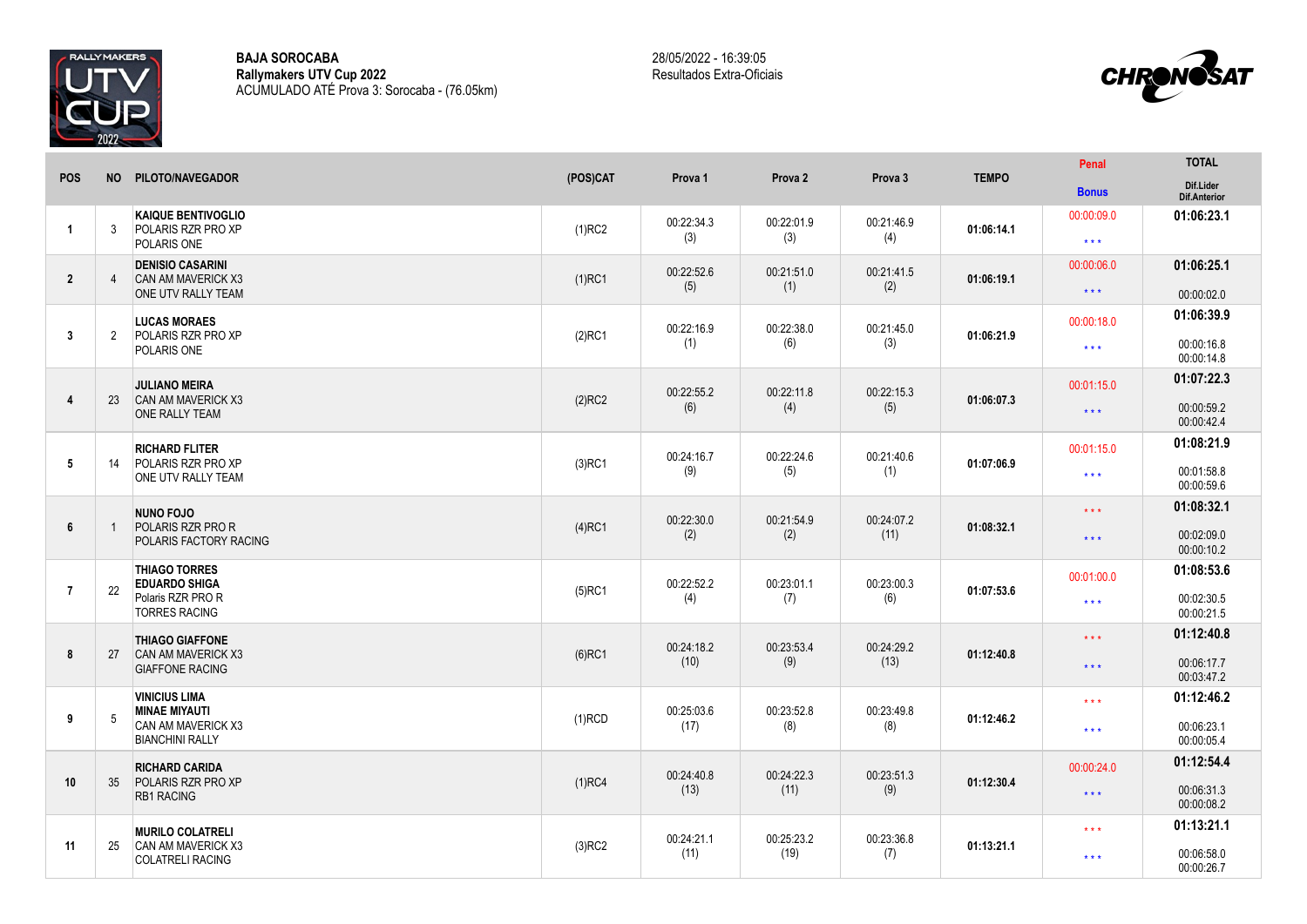| 12 | 19 | <b>IVAN FERREIRA</b><br>CAN AM MAVERICK X3                                                         | $(4)$ RC2 | 00:24:55.8<br>(14) | 00:24:26.3<br>(12) | 00:24:24.0<br>(12) | 01:13:46.1 | $\star \star \star$     | 01:13:46.1               |
|----|----|----------------------------------------------------------------------------------------------------|-----------|--------------------|--------------------|--------------------|------------|-------------------------|--------------------------|
|    |    | <b>SAFRAMIL</b>                                                                                    |           |                    |                    |                    |            | $\star\star\star$       | 00:07:23.0<br>00:00:25.0 |
|    | 32 | <b>DANIEL GONCALVES</b><br>CAN AM MAVERICK X3<br><b>CACA LEGUAS</b>                                | $(1)$ RCO | 00:24:40.5<br>(12) | 00:25:11.4<br>(18) | 00:24:05.3         | 01:13:57.2 | $***$                   | 01:13:57.2               |
| 13 |    |                                                                                                    |           |                    |                    | (10)               |            | $\star\star\star$       | 00:07:34.1<br>00:00:11.1 |
|    | 7  | <b>MASSIMO CASARINI</b><br>POLARIS RZR PRO XP<br>ONE UTV RALLY TEAM                                | $(1)$ RCK | 00:25:03.6<br>(17) | 00:24:21.2<br>(10) | 00:25:05.2<br>(18) | 01:14:15.0 | 00:00:15.0              | 01:14:30.0               |
| 14 |    |                                                                                                    |           |                    |                    |                    |            | $\star\star\star$       | 00:08:06.9<br>00:00:32.8 |
|    | 28 | <b>LUCAS DELASTA</b><br>POLARIS RZR PRO XP<br>BARRACAO OFF ROAD                                    | $(1)$ RC3 | 00:24:57.8<br>(15) | 00:24:31.7<br>(13) | 00:25:28.3<br>(22) | 01:13:57.8 | 00:01:00.0              | 01:14:57.8               |
| 15 |    |                                                                                                    |           |                    |                    |                    |            | $\star\star\star$       | 00:08:34.7<br>00:00:27.8 |
|    |    | <b>ANDRE MACEDO</b><br>CAN AM MAVERICK X3<br><b>ARCHT</b>                                          | $(2)$ RC3 | 00:25:27.1<br>(19) | 00:24:47.8         | 00:25:14.4<br>(20) | 01:15:29.3 | $\star$ $\star$ $\star$ | 01:15:29.3               |
| 16 | 12 |                                                                                                    |           |                    | (15)               |                    |            | $\star\star\star$       | 00:09:06.2<br>00:00:31.5 |
|    | 26 | <b>MICHEL FALQUEIRO</b><br><b>CAN AM MAVERICK X3</b><br><b>HPS</b>                                 |           | 00:25:00.4<br>(16) | 00:25:33.1<br>(20) | 00:25:00.2<br>(17) | 01:15:33.7 | $\star\star\star$       | 01:15:33.7               |
| 17 |    |                                                                                                    | $(2)$ RCD |                    |                    |                    |            | $\star$ $\star$ $\star$ | 00:09:10.6<br>00:00:04.4 |
|    | 21 | <b>ZECA GIAFFONE</b><br><b>CAMILA GIAFFONE</b><br><b>GIAFFONE EXO NB</b><br><b>GIAFFONE RACING</b> | $(1)$ RCX | 00:25:54.9<br>(22) | 00:25:03.1<br>(17) | 00:24:37.3<br>(14) | 01:15:35.3 | $***$                   | 01:15:35.3               |
| 18 |    |                                                                                                    |           |                    |                    |                    |            | $\star\star\star$       | 00:09:12.2<br>00:00:01.6 |
|    |    | <b>GUILHERME RODRIGUES</b>                                                                         |           | 00:23:50.9         | 00:24:44.9         | 00:28:11.1         | 01:15:46.9 | 00:01:00.0              | 01:16:46.9               |
| 19 | 15 | POLARIS RZR PRO XP<br><b>HPS</b>                                                                   | $(2)$ RC4 | (7)                | (14)               | (26)               |            | $\star\star\star$       | 00:10:23.8<br>00:01:11.6 |
|    | 34 | <b>ANDRE LUIS SOUZA</b><br><b>VAGNER MONFERRER</b><br>CAN AM MAVERICK X3<br><b>MS RALLY TEAM</b>   | $(7)$ RC1 | 00:25:30.8<br>(20) | 00:26:23.1<br>(23) | 00:25:25.6<br>(21) | 01:17:19.5 | $***$                   | 01:17:19.5               |
| 20 |    |                                                                                                    |           |                    |                    |                    |            | $\star\star\star$       | 00:10:56.4<br>00:00:32.6 |
|    | 31 | <b>ALEXANDRE MOULIN</b><br>CAN AM MAVERICK X3<br>ativa                                             | $(2)$ RCO | 00:26:12.4<br>(24) | 00:26:51.3<br>(25) | 00:25:12.4<br>(19) | 01:18:16.1 | $\star \star \star$     | 01:18:16.1               |
| 21 |    |                                                                                                    |           |                    |                    |                    |            | $\star$ $\star$ $\star$ | 00:11:53.0<br>00:00:56.6 |
|    | 17 | <b>RICARDO SARTI</b><br><b>CAN AM MAVERICK X3</b><br><b>HPS RACING TEAM</b>                        | $(3)$ RC4 | 00:26:34.9<br>(27) | 00:26:57.7<br>(26) | 00:24:54.9<br>(16) | 01:18:21.5 | 00:00:06.0              | 01:18:27.5               |
| 22 |    |                                                                                                    |           |                    |                    |                    |            | $\star\star\star$       | 00:12:04.4<br>00:00:11.4 |
|    | 6  | JOAO PIZA<br>POLARIS RZR PRO XP<br><b>HPS RACING TEAM</b>                                          | $(4)$ RC4 | 00:27:11.0<br>(28) | 00:25:53.2<br>(21) | 00:25:32.3<br>(23) | 01:18:09.5 | 00:00:27.0              | 01:18:36.5               |
| 23 |    |                                                                                                    |           |                    |                    |                    |            | $\star\star\star$       | 00:12:13.4<br>00:00:09.0 |
|    |    | PEDRO ARNA                                                                                         |           | 00:26:09.7         | 00:26:42.1         | 00:26:11.6         |            | $\star\star\star$       | 01:19:03.4               |
| 24 | 10 | <b>CAN AM MAVERICK X3</b><br>JOHNNYS JOS RALLY TEAM                                                | $(3)$ RCO | (23)               | (24)               | (25)               | 01:19:03.4 | $\star\star\star$       | 00:12:40.3<br>00:00:26.9 |